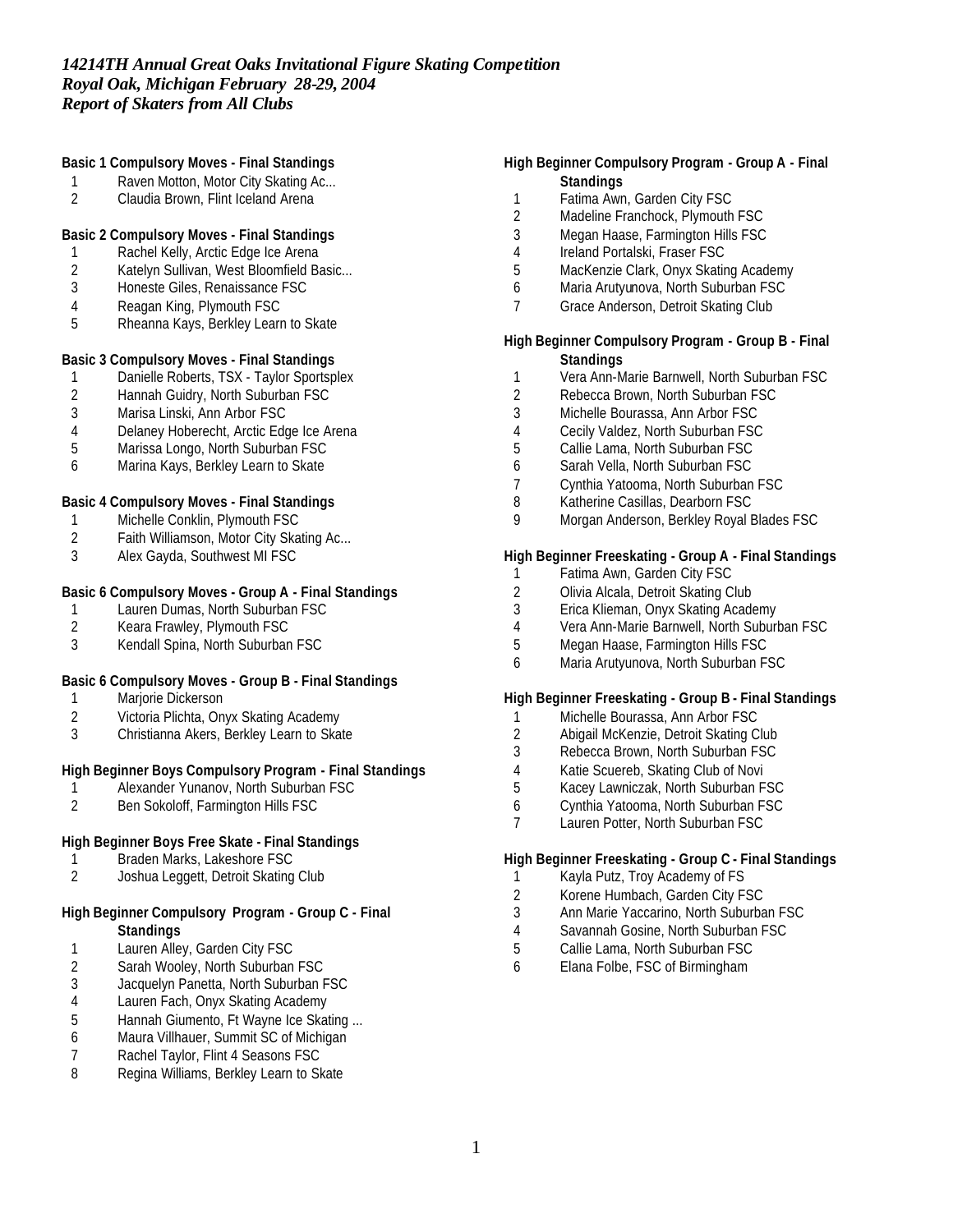## **High Beginner Freeskating - Group D - Final Standings**

- 1 Carly Gosine, North Suburban FSC
- 2 Kelly Staricha, Dearborn FSC<br>3 Jordyn Timpson, Arc Ice Sport
- Jordyn Timpson, Arc Ice Sports
- 4 Jacquelyn Panetta, North Suburban FSC
- Hannah Giumento, Ft Wayne Ice Skating ...
- 6 Lauren Fach, Onyx Skating Academy
- 7 Julie Dedene, Fraser FSC

### **Intermediate /Novice Spins & Moves Compulsory - Final Standings**

- 1 Stephanie Foster, North Suburban FSC<br>2 Lisa Dorr, North Suburban FSC
- 2 Lisa Dorr, North Suburban FSC<br>3 Chantelle Cvr. North Suburban F
- 3 Chantelle Cyr, North Suburban FSC
- 4 Amanda Strzalkowski, North Suburban FSC

## **Intermediate Free Skate - Group A - Final Standings**

- 1 Anna Cobb, Flint 4 Seasons FSC
- 2 Lauren King, Detroit Skating Club
- 3 Baileigh Heisler, St. Clair Shores FSC<br>4 Nicole Bauer. Ann Arbor FSC
- Nicole Bauer, Ann Arbor FSC
- 5 Kathleen Weishaar, Detroit Skating Club
- 6 Kelly Sterner, North Suburban FSC
- 7-TIE Kristen Van Lacken, Onyx Skating Academy
- 7-TIE Jenna Bouwens, FSC of Birmingham MI
- 9 Kelley Nagle, North Suburban FSC

## **Intermediate Free Skate - Group B - Final Standings**

- 1 Kara Budner, St. Clair Shores FSC<br>2 Laura Clark, Flint 4 Seasons FSC
- 2 Laura Clark, Flint 4 Seasons FSC<br>3 Courtney Canada, Westland FSC
- 3 Courtney Canada, Westland FSC
- 4 Sarah Garnai, Troy Academy of FS
- 5 Amanda Strzalkowski, North Suburban FSC
- 6 Lindsay Willen, North Suburban FSC
- 7 Abby Van Dongen, St. Clair Shores FSC<br>8 Lesley Jacobowitz, Detroit Skating Club
- 8 Lesley Jacobowitz, Detroit Skating Club<br>9 Nicole Bammel, Onyx Skating Academy
- Nicole Bammel, Onyx Skating Academy
- 10 Chantelle Cyr, North Suburban FSC
- 11 Kelley Skinner, Onyx Skating Academy
- 12 Alissa Humes, North Suburban FSC

## **Intermediate Short Program - Group A - Final Standings**

- 1 Anna Cobb, Flint 4 Seasons FSC
- 2-TIE Kristen Van Lacken, Onyx Skating Academy
- 2-TIE Jacqueline Stoner, Onyx Skating Academy
- 2-TIE Baileigh Heisler, St. Clair Shores FSC
- 5 Kathleen Weishaar, Detroit Skating Club<br>6 Elle Wilkinson, FSC of Birmingham MI
- 6 Elle Wilkinson, FSC of Birmingham MI
- 7 Jenna Bouwens, FSC of Birmingham, MI<br>8 Leslev Jacobowitz, Detroit Skating Club
- Lesley Jacobowitz, Detroit Skating Club

## **Intermediate Short Program - Group B - Final Standings**

- 1 Laura Clark, Flint 4 Seasons FSC
- 2 Sarah Garnai, Troy Academy of FS<br>3 Kara Budner, St. Clair Shores FSC
- Kara Budner, St. Clair Shores FSC
- 4 Kelley Skinner, Onyx Skating Academy
- 5 Nicole Bammel, Onyx Skating Academy
- 6 Courtney Canada, Westland FSC
- 7 Abby Van Dongen, St. Clair Shores FSC
- 8 Jennifer Martin, North Suburban FSC
- 9 Randi Ciuffoletti, Ann Arbor FSC
- 10 Alissa Humes, North Suburban FSC

### **Junior/Senior Music Interpretation - Final Standings**

- 1 Kacey Dittmer, North Suburban FSC
- 2 Sarah Broxterman, North Suburban FSC
- 3 Courtney Healy, North Suburban FSC

## **Juvenile Freeskating - Group A - Final Standings**

- 1 Jacqueline Stoner, Onyx Skating Academy
- 2 Jade Sills, Mt. Clemens FSC
- 3 Danielle Kwiatkowski, Fraser FSC
- 4 Lauryn Cummings, Lansing SC
- 5 Amanda Jagow, Troy Academy of FS
- 6 Kristina Likhanskaya, North Suburban FSC
- 7 Ashley Dillingham, Fraser FSC<br>8 Alyssa Skinner, Onvx Skating A
- 8 Alyssa Skinner, Onyx Skating Academy<br>9 Shabren Russ, Strongsville
- Shabren Russ, Strongsville
- 10 Lela Crawford, Michiania FSC

### **Juvenile Freeskating - Group B - Final Standings**

- 1 Sharon Shebib, FSC of Birmingham
- 2 Jessica Bowker, Fraser FSC
- 3 Stephanie Vasi, Fraser FSC
- 4 Megan Niemasz, Onyx Skating Academy
- 5 Abigail Wallace, Fraser FSC
- 6 Jamie TenEyck, Onyx Skating Academy
- 7 Alyssa Kirsch, North Suburban FSC
- 8 Mallory Parker, North Suburban FSC

### **Juvenile Short Program - Group A - Final Standings**

- 1 Katelyn Walter, Garden City FSC
- 2 Lauryn Cummings, Lansing SC
- 3 Emily Laughlin, Bowling Green Skate Club
- 4 Shabren Russ, Strongsville
- 5 Alyssa Skinner, Onyx Skating Academy
- 6 Mikenzie Frost, Detroit SC
- 7 Piercyn Hunt, Flint 4 Seasons FSC<br>8 Lara Willmarth, St. Clair Shores FS
- Lara Willmarth, St. Clair Shores FSC
- 9 Kristina Likhanskaya, North Suburban FSC
- 10 Madison Stalker, St. Clair Shores FSC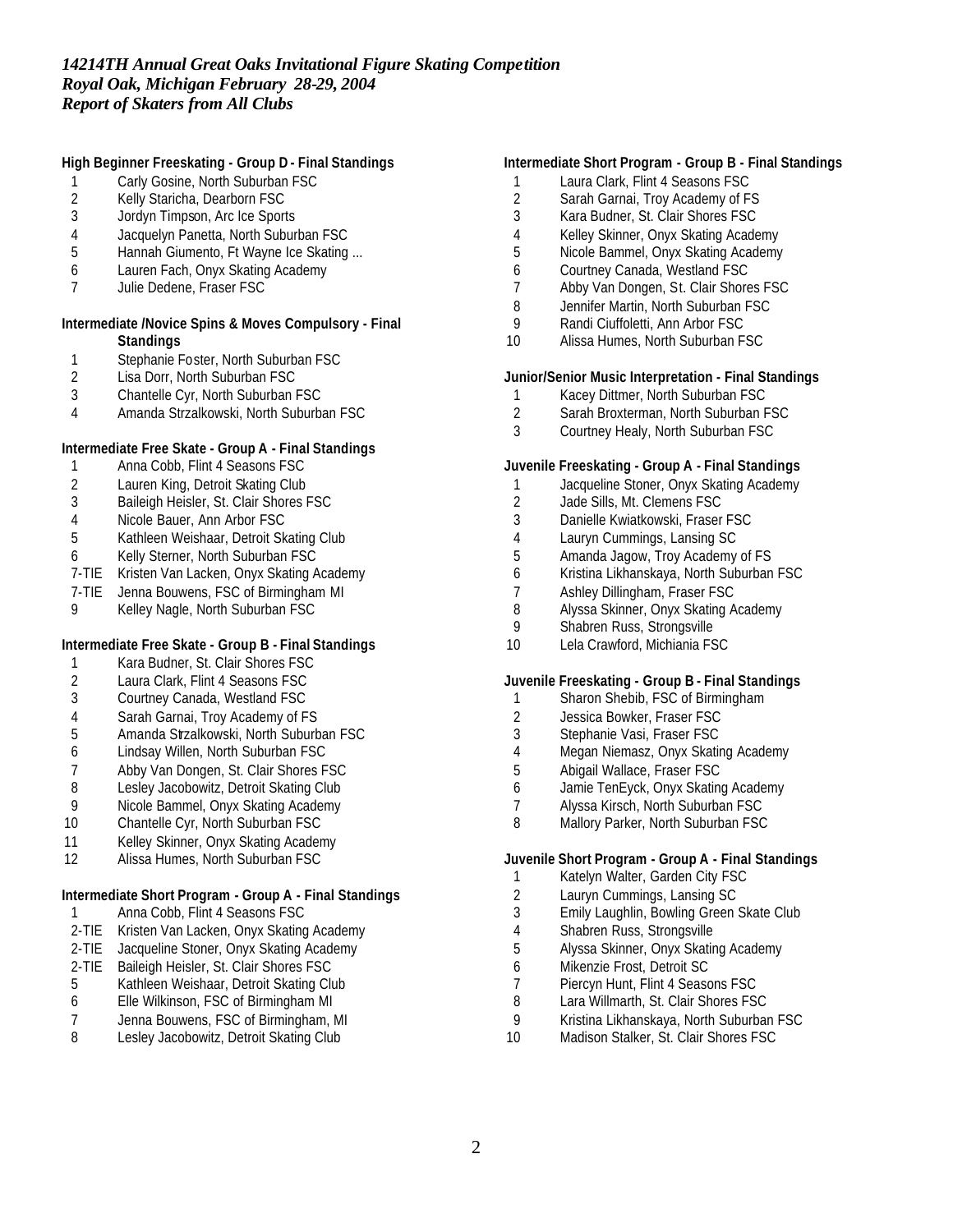## **Juvenile Short Program- Group B - Final Standings**

- 1 Danielle Kwiatkowski, Fraser FSC
- 2 Lindsay Willen, North Suburban FSC<br>3 Jessica Bowker, Fraser FSC
- Jessica Bowker, Fraser FSC
- 4 Megan Niemasz, Onyx Skating Academy
- 5 Erika Dutton, FSC of Birmingham MI
- 6 Jamie TenEyck, Onyx Skating Academy
- Megan Siwa, North Suburban FSC
- 8 Mallory Parker, North Suburban FSC<br>9 Abigail Wallace, Fraser FSC
- Abigail Wallace, Fraser FSC
- 10 Alyssa Kirsch, North Suburban FSC

## **Low Beginner Boys Freeskating - Final Standings**

- 1 Ben Sokoloff, Farmington Hills FSC
- 2 Jonathon Horton, North Suburban FSC<br>3 Alexander Yunanov, North Suburban FS
- 3 Alexander Yunanov, North Suburban FSC

### **Low Beginner Compulsory Program - Group A - Final Standings**

- 
- 1 Amy Jachim, Dearborn FSC<br>2 Madeline Geffert, Onyx Skati Madeline Geffert, Onyx Skating Academy
- 3 Samantha Hawke, Onyx Skating Academy
- 4 Jena DeWolfe, Lakeshore FSC<br>5 Lindsey Maynard, Ann Arbor FS
- 5 Lindsey Maynard, Ann Arbor FSC
- 6 Julia Szydlowski, Onyx Skating Academy

## **Low Beginner Compulsory Program - Group B - Final Standings**

- 1 Melissa Porembiak, Farmington Hills FSC<br>2 Kayla Major, Onyx Skating Academy
- 2 Kayla Major, Onyx Skating Academy<br>3 Claudia Mattis, Dearborn FSC
- Claudia Mattis, Dearborn FSC
- 4 Marissa Rand, Detroit Skating Club
- 5 Cassandra Wilson, Detroit Skating Club
- 6 Lauren McMicking, North Suburban FSC
- 7 Kathryn Kilbase, Michiania FSC

## **Low Beginner Compulsory Program - Group C - Final Standings**

- 1 Alexandra Draybuck, Farmington Hills FSC
- 2 Toni Margaret Pizzimenti, Onyx Skating Academy
- Lydia Chamberlain, Individual member
- 4 Sydney Tappin, Renaissance FSC
- 5 Ahmaya Purty, Detroit Skating Club
- 6 Kaitlin Praaken, Berkley Royal Blades FSC

## **Low Beginner Compulsory Program - Group D - Final Standings**

- 1 Victoria Dawson, Onyx Skating Academy
- 2 Alexandra Cook, FSC Of Birmingham<br>3 Rebecca Camilleri, Dearborn FSC
- Rebecca Camilleri, Dearborn FSC
- 4 Vanessa Abbo, North Suburban FSC
- 5 Christiana Schoenherr, North Suburban FSC
- 6 Meghan Steingold, Berkley Royal Blades FSC

## **Low Beginner Compulsory Program - Group E - Final Standings**

- 1 Molly Beni, Onyx Skating Academy
- 2 Katy Rapson, Farmington Hills FSC<br>3 Chloe Dewberry, North Suburban FS
- Chloe Dewberry, North Suburban FSC
- 4 Maggie Donnelly, Skating Academy of Pl...
- 5-TIE Karlin Motley, Renaissance FSC
- 5-TIE Samantha Houston, Garden City FSC
- 7 Haley Grumblatt, North Suburban FSC

## **Low Beginner Compulsory Program - Group F - Final Standings**

- 1 Kali Hensley, Farmington Hills FSC
- 2 Michele Duhaime, North Suburban FSC<br>3 Alyssa Mayer, Fraser FSC
- 3 Alyssa Mayer, Fraser FSC
- 4 Maryann Defrane, Berkley Royal Blades FSC
- 5 Hannah Bartley, Ann Arbor FSC
- 6 Rhealyn Juridico, North Suburban FSC
- 7 Sheridan Norfolk, Renaissance FSC

### **Low Beginner Freeskating - Group A - Final Standings**

- 1 Lindsey Maynard, Ann Arbor FSC
- 2 Stephanie Cox, Plymouth FSC
- 3 MacKenzie Clark, Onyx Skating Academy
- 4 Jena DeWolfe, Lakeshore FSC<br>5 Breanna Dymm, Onyx Skating A
- 5 Breanna Dymm, Onyx Skating Academy
- 6 Emily Meier, Plymouth FSC
- 7 Amy Jachim, Dearborn FSC
- 8 Julia Szydlowski, Onyx Skating Academy

## **Low Beginner Freeskating - Group B - Final Standings**

- 1 Lauren Smith, Onyx Skating Academy<br>2 Madeline Franchock, Plymouth FSC
- 2 Madeline Franchock, Plymouth FSC
- 3 Gretta Gast, Summit SC of Michigan
- 4 Madeline Geffert, Onyx Skating Academy
- 5 Grace Anderson, Detroit Skating Club
- 6 Madeleine York, North Suburban FSC
- 7 Aurelia Brown, Flint 4 Seasons FSC
- 8 Lauren McMicking, North Suburban FSC

## **Low Beginner Freeskating - Group C - Final Standings**

- 1 Alexandra Draybuck, Farmington Hills FSC
- 2 Toni Margaret Pizzimenti, Onyx Skating Academy
- 3 Melissa Porembiak, Farmington Hills FSC
- 4 Shelby Sylvain, Ann Arbor FSC
- 5 Ireland Portalski, Fraser FSC
- 6 Marissa Rand, Detroit Skating Club
- 7 Vanessa Abbo, North Suburban FSC
- 8 Ahmaya Purty, Detroit Skating Club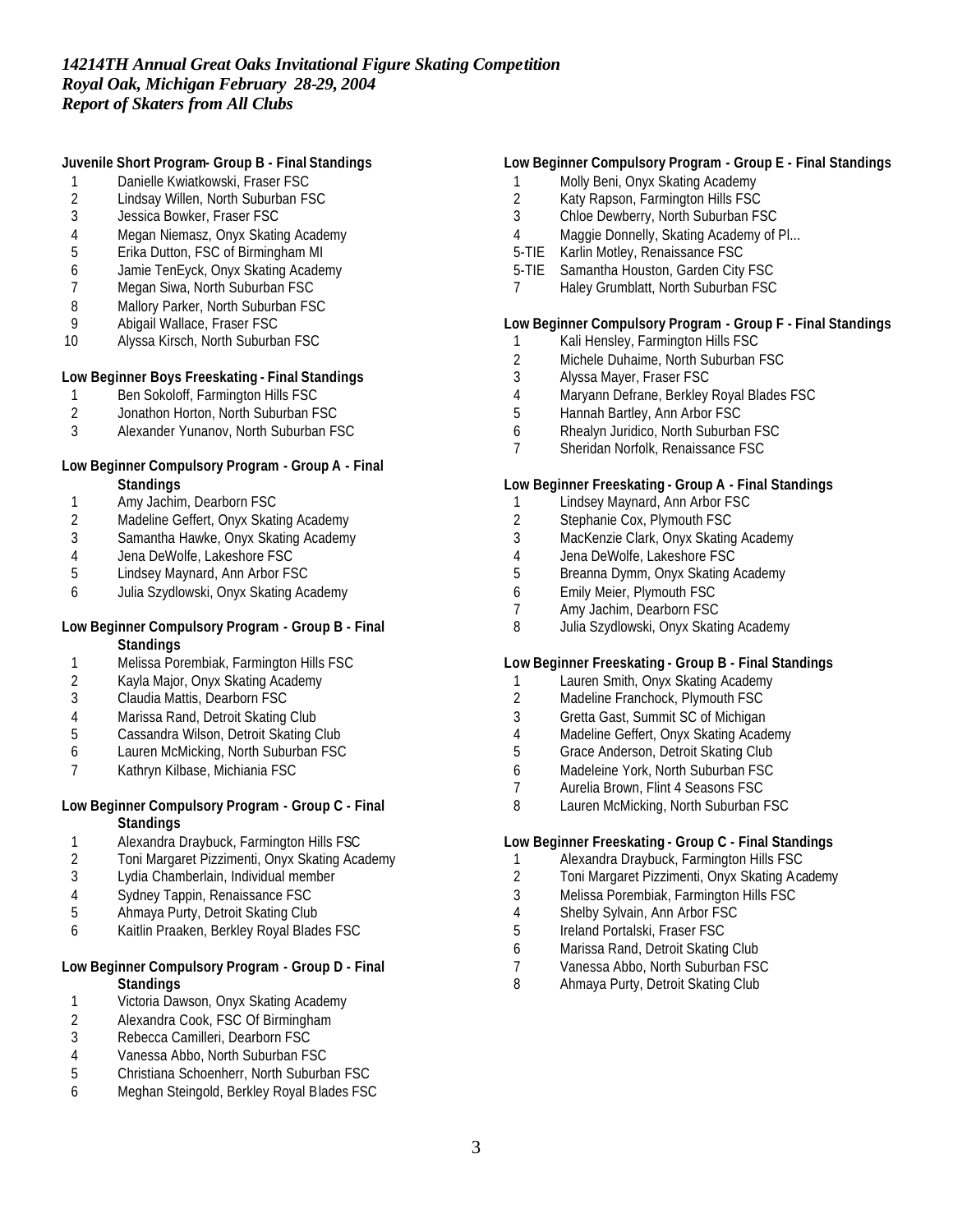## **Low Beginner Freeskating - Group D - Final Standings**

- 1 Cecily Valdez, North Suburban FSC
- 2 Alexandra Cook, FSC of Birmingham<br>3 Victoria Dawson, Onvx Skating Acader
- 3 Victoria Dawson, Onyx Skating Academy
- 4 Jessica Pomish, Detroit Skating Club<br>5 Erin Frawley, Plymouth FSC
- 5 Erin Frawley, Plymouth FSC
- 6 Katrina Stack, Skating Academy of Pl...
- 7 Christiana Schoenherr, North Suburban FSC

## **Low Beginner Freeskating - Group E - Final Standings**

- 1 Molly Beni, Onyx Skating Academy
- 2 Katy Rapson, Farmington Hills FSC<br>3 Kayla Murrish, North Suburban FSC
- 3 Kayla Murrish, North Suburban FSC
- 4 Kali Hensley, Farmington Hills FSC
- 5 Katherine Shepard, North Suburban FSC
- 6 Chloe Dewberry, North Suburban FSC
- 7 Samantha Houston, Garden City FSC
- 8 Rhealyn Juridico, North Suburban FSC

## **Low Beginner Freeskating - Group F - Final Standings**

- 1 Lauren Alley, Garden City FSC
- 2 Maura Villhauer, Summit SC of Michigan<br>3 Rachel Daniel, Birmingham Parks & Rec
- 3 Rachel Daniel, Birmingham Parks & Rec
- 4 Ashley Kays, Berkley Royal Blades FSC
- 5 Rachel Taylor, Flint 4 Seasons FSC
- 6 Lauren Durkin, Garden City FSC
- 7 Rebecca Eggert, Berkley Royal Blades FSC
- 8 Michele Duhaime, North Suburban FSC
- 9 Victoria Atkins, Berkley Learn to Skate

## **Novice Freeskating - Final Standings**

- 
- 1 Renee Baril, St. Clair Shores FSC<br>2 Meagan Sierens, St. Clair Shores I Meagan Sierens, St. Clair Shores FSC
- 3 Nina Olivero, St. Clair Shores FSC
- 4 Jennifer Fabro, Onyx Skating Academy
- 5 Lilly Pixley, Ft Wayne Ice Skating ...

## **Novice Short Program - Final Standings**

- 1 Lilly Pixley, Ft Wayne Ice Skating ...<br>2 Meagan Sierens, St. Clair Shores FS
- 2 Meagan Sierens, St. Clair Shores FSC<br>3 Jennifer Fabro, Onyx Skating Academy
- Jennifer Fabro, Onyx Skating Academy
- 4 Nina Olivero, St. Clair Shores FSC
- 5 Renee Baril, St. Clair Shores FSC

## **Pre Juvenile / Juvenile Spins & Moves Compulsory - Final Standings**

- 1 Megan Siwa, North Suburban FSC<br>2 Erica Dutton, FSC of Birmingham
- Erica Dutton, FSC of Birmingham
- 3 Shabren Russ, Strongsville<br>4 Lela Crawford, Michiania FS
- 4 Lela Crawford, Michiania FSC<br>5 Maggie Badore, Detroit Skatin
- Maggie Badore, Detroit Skating Club
- 6 Tiffany Laveirge, Berkley Royal Blades FSC
- Kelsey Root, FSC of Birmingham

## **Pre Juvenile Compulsory Program - Final Standings**

- 1 Rachael Preston, Lake Effect FSC
- 2 Shelbi Tierney, Fraser FSC<br>3 Natalia Roberts, Berkley Roy
- Natalia Roberts, Berkley Royal Blades FSC
- 4 Rilee Essenberg, Lakeshore FSC
- 5 Elizabeth Marks, Lakeshore FSC
- 6 Emily Montreuil, St. Clair Shores FSC
- 7 Tiffany Laveirge, Berkley Royal Blades FSC

### **Pre Preliminary Boys Compulsory Program - Final Standings**

- Eric Teale, Skate Company Skating...
- 2 Braden Marks, Lakeshore FSC

### **Pre Preliminary Compulsory Program - Group A - Final Standings**

- 1 Miranda Micallef, Garden City FSC
- 2 Meghan Erikson, Detroit Skating Club
- 3 Melanie Laughlin, Bowling Green Skate Club
- 4 Alison Gayda, Southwest MI FSC
- 5 Taylor Miilu, Lansing SC
- 6 Anastasia Worthy, Dearborn FSC
- 7 Bridgette Beaubien, St. Clair Shores FSC
- 8 Adrienne Yu, Dearborn FSC

#### **Pre Preliminary Compulsory Program - Group B - Final Standings**

- 1 Abigail Dutke, FSC of Birmingham
- 2 Ashley Rucha, Onyx Skating Academy
- 3 Rebecca Fracassa, St. Clair Shores FSC
- 4 Jillian Rinke, Onyx Skating Academy
- 5 Marrissa Hawley, Ann Arbor FSC
- 6 Alexandra Osten, Detroit Skating Club
- 7 Gabrielle Anderson, Detroit Skating Club

#### **Pre Preliminary Compulsory Program - Group C - Final Standings**

- 1 Jillian Spina, North Suburban FSC
- 2 Haylee Cantor, North Suburban FSC
- 3 Rachel Racette, North Suburban FSC
- 4 Clare Valenti, North Suburban FSC
- 5 Kelli Malott, North Suburban FSC
- 6 Kristin Prestel, North Suburban FSC
- 7 Shelby Wood, Flint 4 Seasons FSC
- 8 Danielle Lee, Dearborn FSC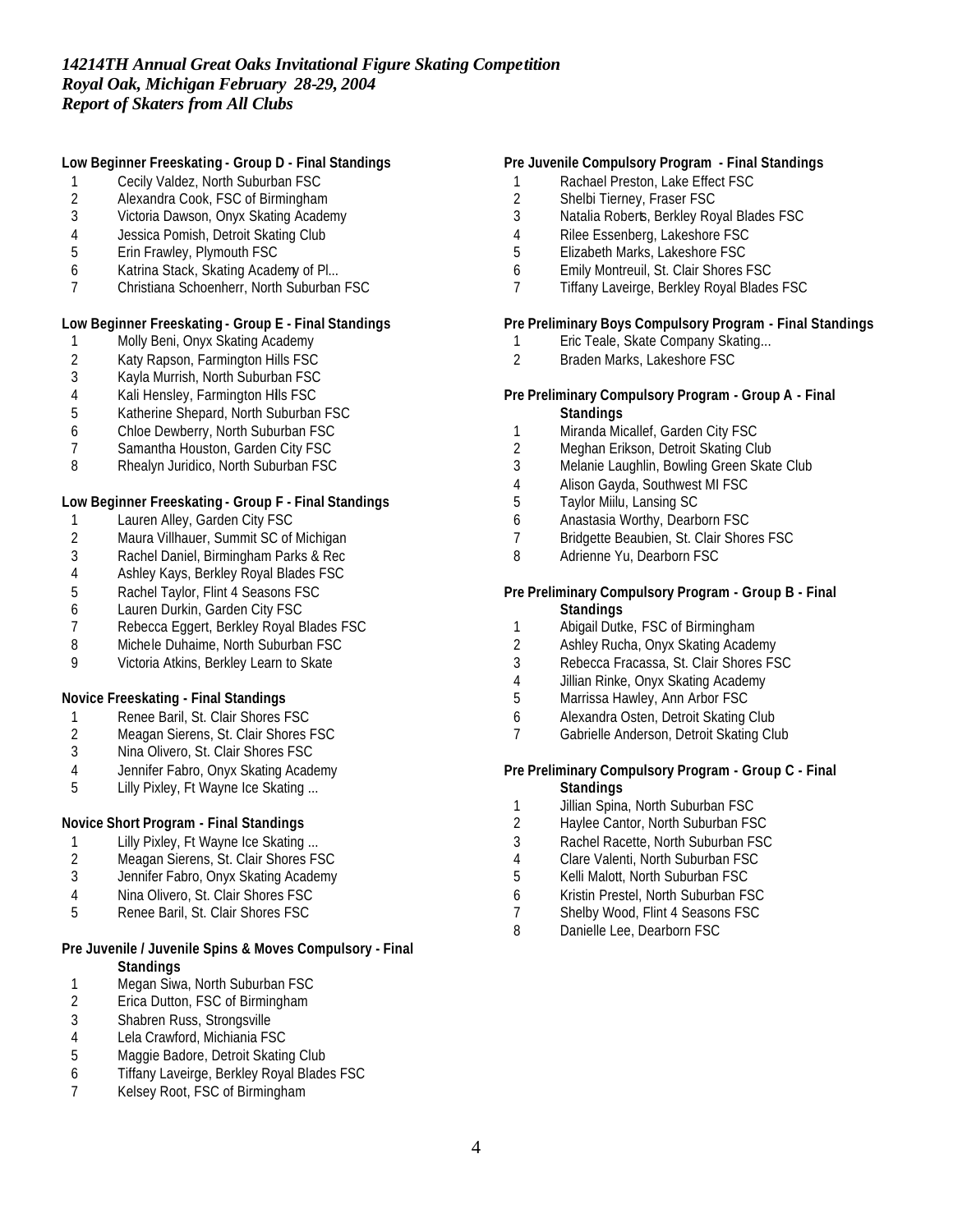## **Pre Preliminary Compulsory Program - Group D - Final Standings**

- 1 Megan Joseph, FSC of Birmingham<br>2 Margaret Stewart, Ann Arbor FSC
- Margaret Stewart, Ann Arbor FSC
- Leah Benoit, North Suburban FSC
- Megan Bauer, Berkley Royal Blades FSC
- Niala Bourassa, Ann Arbor FSC
- Danielle Fuller, Individual member
- Francesca Fracassa, St. Clair Shores FSC
- Brittany Barclae, Skating Club of Novi

## **Pre-Bronze Solo Dance - Cha Cha - Final Standings**

- Marlaina D Baxter, North Suburban FSC
- Kayla Morawski, St. Clair Shores FSC
- Alexandra-D Osten, Detroit Skating Club

## **Pre-Bronze Solo Dance - Fiesta Tango - Final Standings**

- Marlaina D Baxter, North Suburban FSC
- Kayla Morawski, St. Clair Shores FSC
- Alexandra-D Osten, Detroit Skating Club

## **Pre-Juvenile & Juvenile Music Interpretation - Final Standings**

- 
- 1 Megan Siwa, North Suburban FSC<br>2 Jessica Courtland, Berkley Royal B Jessica Courtland, Berkley Royal Blades FSC
- 3 Samantha Hanley, Troy Academy of FS<br>4 Kristina Likhanskava, North Suburban FS
- Kristina Likhanskaya, North Suburban FSC
- Lela Crawford, Michiania FSC
- Shabren Russ, Strongsville

## **Pre-Juvenile Free Skate - Group A - Final Standings**

- Emily Laughlin, Bowling Green Skate Club
- 2-TIE Salena Vang, St. Clair Shores FSC
- 2-TIE Sarah Cifaldi, Garden City FSC
- Emily Montreuil, St. Clair Shores FSC
- Charlotte Lichtman, Farmington Hills FSC
- Shelbi Tierney, Fraser FSC
- Madison Stalker, St. Clair Shores FSC
- Kelsey Wright, Summit SC of Michigan

## **Pre-Juvenile Free Skate - Group B - Final Standings**

- Chelsea Naumann, St. Clair Shores FSC
- Rachel Starks, Berkley Royal Blades FSC
- Mara Minasian, Farmington Hills FSC
- Megan Siwa, North Suburban FSC
- Emily Welker, Dearborn FSC
- Lara Willmarth, St. Clair Shores FSC
- Michelle Lapin, Berkley Royal Blades FSC

## **Pre-Juvenile Free Skate - Group C - Final Standings**

- 1 Erin Smigielski, Onyx Skating Academy<br>2 Samantha Hanley, Troy Academy of FS
- Samantha Hanley, Troy Academy of FS
- Sonia Havele, Farmington Hills FSC
- Rachael Preston, Lake Effect FSC
- Erin Carleton, Summit SC of Michigan

### **Preliminary Boys Compulsory Program - Final Standings**

- Alexander Newman, Skating Club of Novi
- Dario Strazimiri, North Suburban FSC

### **Preliminary Boys Free Skate - Final Standings**

- 1 Andrew Ko, Skating Academy of Pl...<br>2 Alexander Newman, Skating Club of
- 2 Alexander Newman, Skating Club of Novi<br>3 Konstantin Chizhikov, North Suburban ESC
- Konstantin Chizhikov, North Suburban FSC

## **Preliminary Compulsory Program - Group B - Final Standings**

- Ashley Orban, North Suburban FSC
- 2 Jessica Redding, Fraser FSC<br>3 Cassie Lama, North Suburbar
- Cassie Lama, North Suburban FSC
- Lauren Palajac, Dearborn FSC
- Christine Harper, Ft Wayne Ice Skating ...
- Megan Kwolek, Onyx Skating Academy
- 7 Leah Smith, Ft Wayne Ice Skating ...

### **Preliminary Compulsory Program- Group A - Final Standings**

- Alexandra Aldridge, North Suburban FSC
- Kyla Cools, St. Clair Shores FSC
- Chandler Barr, FSC of Birmingham
- Jessica Allemon, St. Clair Shores FSC
- Danielle Redding, Fraser FSC
- Rae Hesling, Lakeshore FSC

## **Preliminary Free Skate - Group A - Final Standings**

- Kimberly Morawski, St. Clair Shores FSC
- Ashley Orban, North Suburban FSC
- Sarah Pausch, Troy Academy of FS
- Ellen Krzezewski, St. Clair Shores FSC
- Jennifer Sterbenz, Detroit Skating Club
- Casandra Alfaro, St. Clair Shores FSC
- Jessica Allemon, St. Clair Shores FSC
- 8 Kelly Copley, Port Huron FSC

## **Preliminary Free Skate - Group B - Final Standings**

- 1 Natalia Roberts, Berkley Royal Blades FSC
- Alyssa Stapf, Summit SC of Michigan
- Anna Lichtman, Farmington Hills FSC
- Laura Gnyp, Fraser FSC
- Stephanie Soule, Summit SC of Michigan
- Macy Shroyer, Summit SC of Michigan
- Breanne Laird, Plymouth FSC

### **Preliminary Limited Free Skate - Group A - Final Standings**

- 1 Danielle Forhan, St. Clair Shores FSC<br>2 Erica Miller, Onyx Skating Academy
- Erica Miller, Onyx Skating Academy
- Alexandra Aldridge, North Suburban FSC
- 4 Rilee Essenberg, Lakeshore FSC<br>5 Courtney Cameron, St. Clair Shore
- Courtney Cameron, St. Clair Shores FSC
- Kelsey Kavulich, Fraser FSC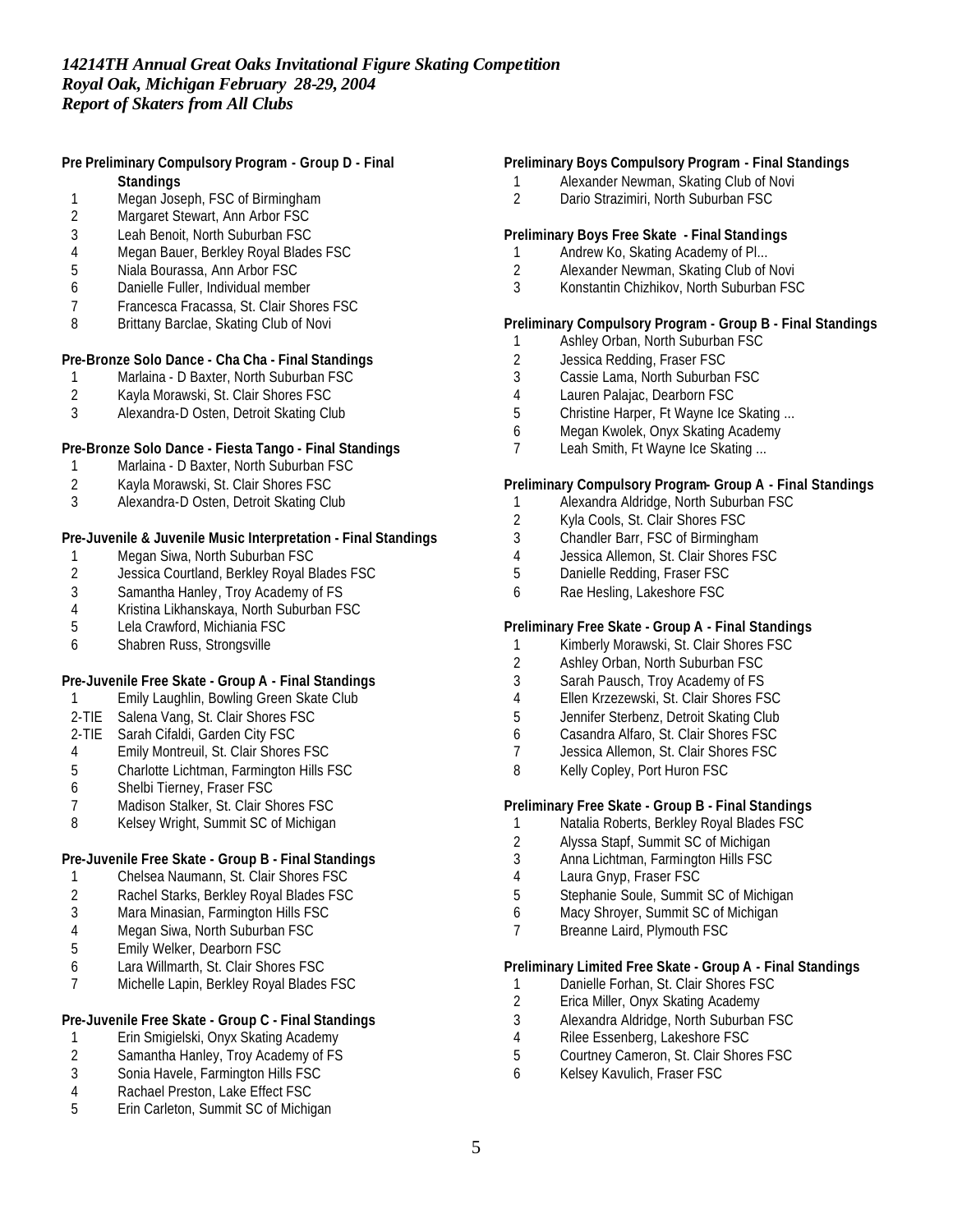## **Preliminary Limited Free Skate - Group B - Final Standings**

- 1 Kyla Cools, St. Clair Shores FSC
- 2 Sarah Klieman, Onyx Skating Academy<br>3 Elizabeth Marks, Lakeshore FSC
- Elizabeth Marks, Lakeshore FSC
- 4 Chandler Barr, FSC of Birmingham MI<br>5 Merrick Jacob, Farmington Hills FSC
- 5 Merrick Jacob, Farmington Hills FSC
- 6 Shannon Hurst, St. Clair Shores FSC
- 7 Danielle Redding, Fraser FSC

### **Preliminary Limited Free Skate - Group C - Final Standings**

- Liliya Gerasymchuk, Troy Academy of FS
- 2 Jessica Redding, Fraser FSC<br>3 Patty Malaney, Plymouth FSC
- Patty Malaney, Plymouth FSC
- 4 Cassie Lama, North Suburban FSC
- 5 Alissandra Aronow, FSC of Birmingham MI
- 6 Sara Chrzanowski, Onyx Skating Academy
- 7 Jessica Chartier, Ann Arbor FSC

### **Preliminary Limited Free Skate - Group D - Final Standings**

- 1 Kelsey Gnau, North Suburban FSC
- 2 Larissa Benjamin, Berkley Royal Blades FSC
- 
- 3 Megan Kwolek, Onyx Skating Academy 4 Jennifer Kott, Onyx Skating Academy<br>5 Lesley Hellow, Detroit Skating Club
- Lesley Hellow, Detroit Skating Club
- 6 Christine Harper, Ft Wayne Ice Skating ...
- 7 Sara Leo, Onyx Skating Academy

## **Preliminary Music Interpretation - Group A - Final Standings**

- 1 Alexandra Aldridge, North Suburban FSC<br>2 Abigail Dutke, FSC of Birmingham, MI
- 2 Abigail Dutke, FSC of Birmingham, MI<br>3 Suzanne Dettling, North Suburban FSC
- 3 Suzanne Dettling, North Suburban FSC
- 4 Olivia Dorantes, Dearborn FSC
- 5 Anastasia Worthy, Dearborn FSC
- 6 Rae Hesling, Lakeshore FSC

## **Preliminary Music Interpretation - Group B - Final Standings**

- 1 Brittany Barclae, Skating Club of Novi
- 2 Ashley Orban, North Suburban FSC
- 3 Leah Smith, Ft Wayne Ice Skating ...
- 4 Marlaina Baxter, North Suburban FSC
- 5 Hannah Moiseev, FSC of Birmingham MI

#### **Preliminary Solo Dance - Canasta Tango - Final Standings**

- 1 Crissie Gulu, Detroit Skating Club
- 2 Ireland Portalski, Fraser FSC

## **Preliminary Solo Dance - Dutch Waltz - Final Standings**

- 1 Amber Krzyzaniak, Garden City FSC
- 2 Ireland Portalski, Fraser FSC<br>3 Crissie Gulu, Detroit Skating C
- Crissie Gulu, Detroit Skating Club

### **Preliminary Spins - Group A - Final Standings**

- 1 Chandler Barr, FSC of Birmingham MI
- 2 Alexandra Aldridge, North Suburban FSC<br>3 Erica Miller, Onvx Skating Academy
- 3 Erica Miller, Onyx Skating Academy
- 4 Elizabeth Sandberg, Ann Arbor FSC
- 5-TIE Kristin Prestel, North Suburban FSC
- 5-TIE Suzanne Dettling, North Suburban FSC
- 5-TIE Rebecca Brown, North Suburban FSC

#### **Preliminary Spins & Moves Compulsory - Group B - Final Standings**

- 1 Abigail Norling, North Suburban FSC<br>2 Leah Benoit, North Suburban FSC
- Leah Benoit, North Suburban FSC
- 3 Morgan Brandt, Flint 4 Seasons FSC
- 4 Jillian Spina, North Suburban FSC
- 5 Sara Chrzanowski, Onyx Skating Academy

### **Pre-Preliminary Free Skate - Group A - Final Standings**

- 1 Abigail Dutke, FSC of Birmingham MI
- 2 Meghan Erikson, Detroit Skating Club
- 3 Jillian Spina, North Suburban FSC
- 4 Melanie Laughlin, Bowling Green Skate Club
- 5 Marlaina Baxter, North Suburban FSC
- 6 Samantha Daus, Skating Club of Novi
- 7 Rae Hesling, Lakeshore FSC

## **Pre-Preliminary Free Skate - Group B - Final Standings**

- 1 Morgan Brandt, Flint 4 Seasons FSC
- 2 Lauren Palajac, Dearborn FSC
- 3 Lauren Frawley, Westland FSC
- 4 Kelsey Ryan, Farmington Hills FSC
- 5 Leah Smith, Ft Wayne Ice Skating ...
- 6 Crystal Callant, Ft Wayne Ice Skating ...

## **Pre-Preliminary Limited Boys Free Skate - Final Standings**

- 
- 1 Eric Teale, Skate Company Skating...<br>2 Dario Strazimiri, North Suburban FSC Dario Strazimiri, North Suburban FSC
- 3 Timothy Sterbenz, Detroit Skating Club
- 4 Nikita Petrovskiy, Onyx Academy of Skating

## **Pre-Preliminary Limited Free Skate - Group A - Final Standings**

- 1 Miranda Micallef, Garden City FSC
- 2 Kelsey Walton, Detroit Skating Club
- 3 Jillian Kastley, Skating Club of Novi
- 4 Anastasia Worthy, Dearborn FSC
- 5 Paige Pringle, St. Clair Shores FSC
- 6 Bridgette Beaubien, St. Clair Shores FSC
- 7-TIE Adrienne Yu, Dearborn FSC
- 7-TIE Sharon Neff, FSC of Birmingham MI
- 9 Taylor Miilu, Lansing SC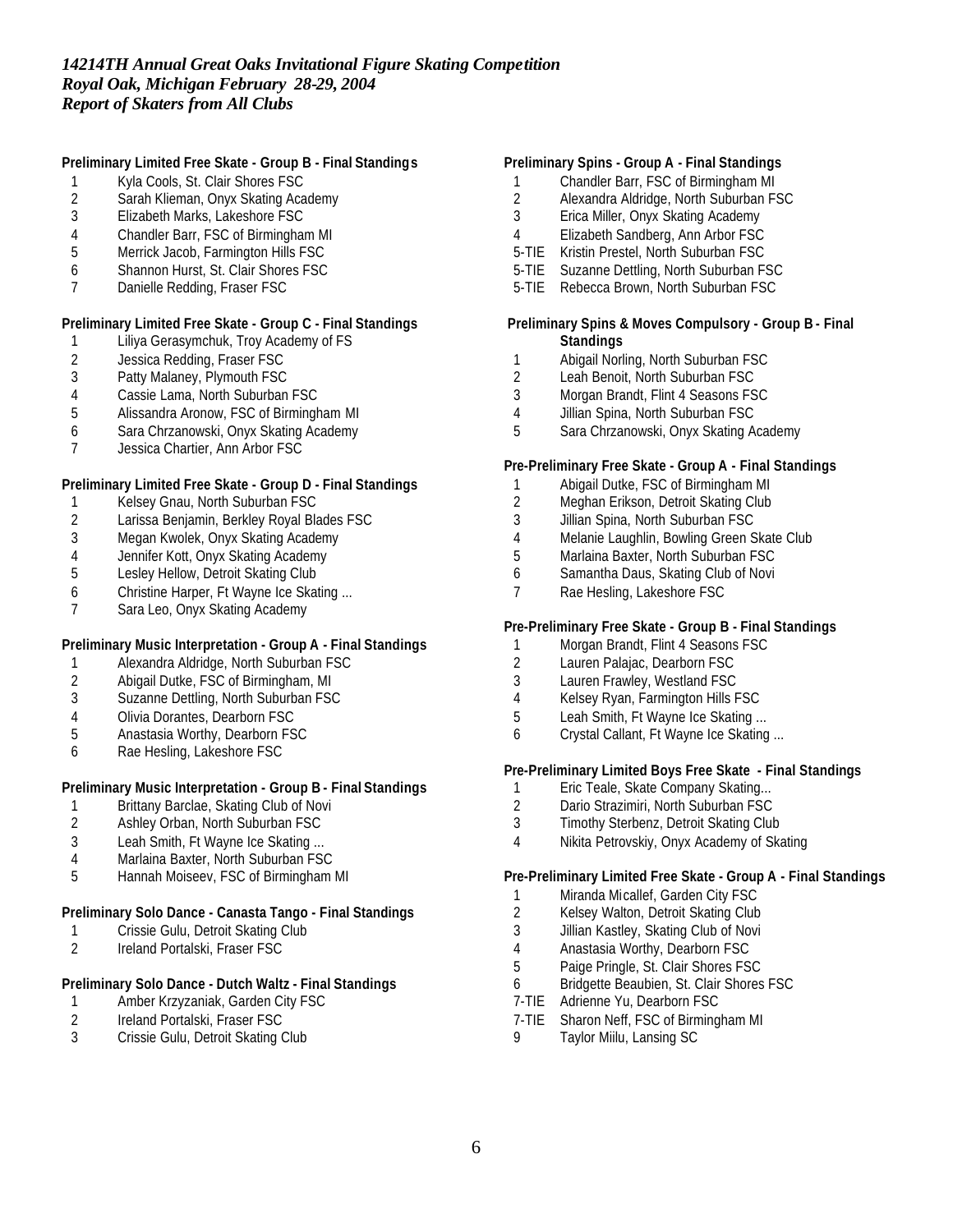## **Pre-Preliminary Limited Free Skate - Group B - Final Standings**

- 1 Elizabeth Sandberg, Ann Arbor FSC
- 2 Abby Leonard, FSC of Birmingham MI<br>3 Suzanne Dettling, North Suburban FSC
- Suzanne Dettling, North Suburban FSC
- 4 Bree Rueda, Onyx Skating Academy
- 5 Megan Birdwell, Skating Academy of Pl...
- 6 Katie Root, FSC of Birmingham MI
- 7 Alison Gayda, Southwest MI FSC
- 8 Marrissa Hawley, Ann Arbor FSC

### **Pre-Preliminary Limited Free Skate - Group B - Final Standings**

- 1 Hannah Callant, Ft Wayne Ice Skating ...<br>2 Shannon McLeod, North Suburban FSC
- 2 Shannon McLeod, North Suburban FSC<br>3 Takera Lawery, Renaissance FSC
- Takera Lawery, Renaissance FSC
- 4 Stephanie Hiltunen, Detroit Skating Club<br>5 Jessica Funk, Westland FSC
- 5 Jessica Funk, Westland FSC
- 6 Laura Bleecker, Westland FSC
- 7 Jennifer Swan, Summit SC of Michigan
- 8 Amy Witkowski, Westland FSC

## **Pre-Preliminary Limited Free Skate - Group C - Final Standings**

- 1 Jasmine Patrick, Troy Academy of FS
- 2 Rebecca Fracassa, St. Clair Shores FSC<br>3 Olivia Dorantes, Dearborn FSC
- Olivia Dorantes, Dearborn FSC
- 4 Jillian Rinke, Onyx Skating Academy
- 5 Julia Bleznak, FSC of Birmingham MI
- 6 Gabrielle Anderson, Detroit Skating Club
- 7 Ashley Rucha, Onyx Skating Academy
- 8 Alexandra Osten, Detroit Skating Club

### **Pre-Preliminary Limited Free Skate - Group D - Final Standings**

- 1 Angela Agius, Dearborn FSC
- 2 Haylee Cantor, North Suburban FSC
- 3-TIE Alyssa Gould, Plymouth FSC
- 3-TIE Danielle Lee, Dearborn FSC
- 5 Sarah Wooley, North Suburban FSC
- 6 Lily Kader, Detroit Skating Club
- 7 Shelby Wood, Flint 4 Seasons FSC

## **Pre-Preliminary Limited Free Skate - Group E - Final Standings**

- 1 Kelli Malott, North Suburban FSC
- 2 Kristin Prestel, North Suburban FSC
- 3-TIE Gabrielle Aldridge, FSC of Birmingham, MI
- 3-TIE Rachel Racette, North Suburban FSC
- 5 Gina DeSico, Detroit Skating Club
- 6 Sarah Landers, Garden City FSC<br>7 Clare Valenti. North Suburban FSG
- Clare Valenti, North Suburban FSC

## **Pre-Preliminary Limited Free Skate - Group F - Final Standings**

- 1 Leah Benoit, North Suburban FSC
- 2 Cortney Kubicki, Troy Academy of FS<br>3 Brianna Kazi. Skating Academy of Pl...
- Brianna Kazi, Skating Academy of Pl...
- 4 Jessica Tuzinowski, Fraser FSC
- 5 Danielle Aldridge, FSC of Birmigham, MI
- 6 Niala Bourassa, Ann Arbor FSC
- 7 Bianca Jones, Renaissance FSC
- 8 Melanie Martin, Renaissance FSC

## **Pre-Preliminary Limited Free Skate - Group G - Final Standings**

- 1 Megan Joseph, FSC of Birmingham, MI<br>2 Danielle Fuller, Individual member
- 2 Danielle Fuller, Individual member<br>3 Elizabeth Grabowski, Fraser FSC
- 3 Elizabeth Grabowski, Fraser FSC
- 4 Mary Bugenski, North Suburban FSC
- 5 Amber Krzyzaniak, Garden City FSC
- 6 Chelsea McIver, Renaissance FSC
- 7 Megan Bauer, Berkley Royal Blades FSC
- 8 Andrea Heide, Fraser FSC
- 9 Francesca Fracassa, St. Clair Shores FSC

### **Showcase Group 1 - Flight A - Final Standings**

- 1 Ireland Portalski, Fraser FSC<br>2 Kyleen Crosby, Detroit Skating
- Kyleen Crosby, Detroit Skating Club
- 3 Madeleine York, North Suburban FSC
- 4 Aimee Herty, Berkley Royal Blades FSC<br>5 Kavla Maior, Onvx Skating Academy
- 5 Kayla Major, Onyx Skating Academy
- 6 Breanna Dymm, Onyx Skating Academy
- 7 Kathryn Kilbase, Michiania FSC

### **Showcase Group 1 - Flight B - Final Standings**

- 1 Alexandra Cook, FSC of Birmingham MI
- 2 Brittany Dymm, Onyx Skating Academy
- 3 Kacey Lawniczak, North Suburban FSC
- 4 Elizabeth Thomas, North Suburban FSC<br>5 Cynthia Yatooma, North Suburban FSC
- 5 Cynthia Yatooma, North Suburban FSC
- 6 Allyson McEwen, North Suburban FSC
- 7 Vanessa Abbo, North Suburban FSC

### **Showcase Group 1 - Flight C - Final Standings**

- 1 Morgan Anderson, Berkley Royal Blades FSC
- 2 Kayla Murrish, North Suburban FSC
- 3 Callie Lama, North Suburban FSC
- 4 Rachel Daniel, Birmingham Parks & Rec
- 5 Savannah Gosine, North Suburban FSC
- 6 Jacquelyn Panetta, North Suburban FSC